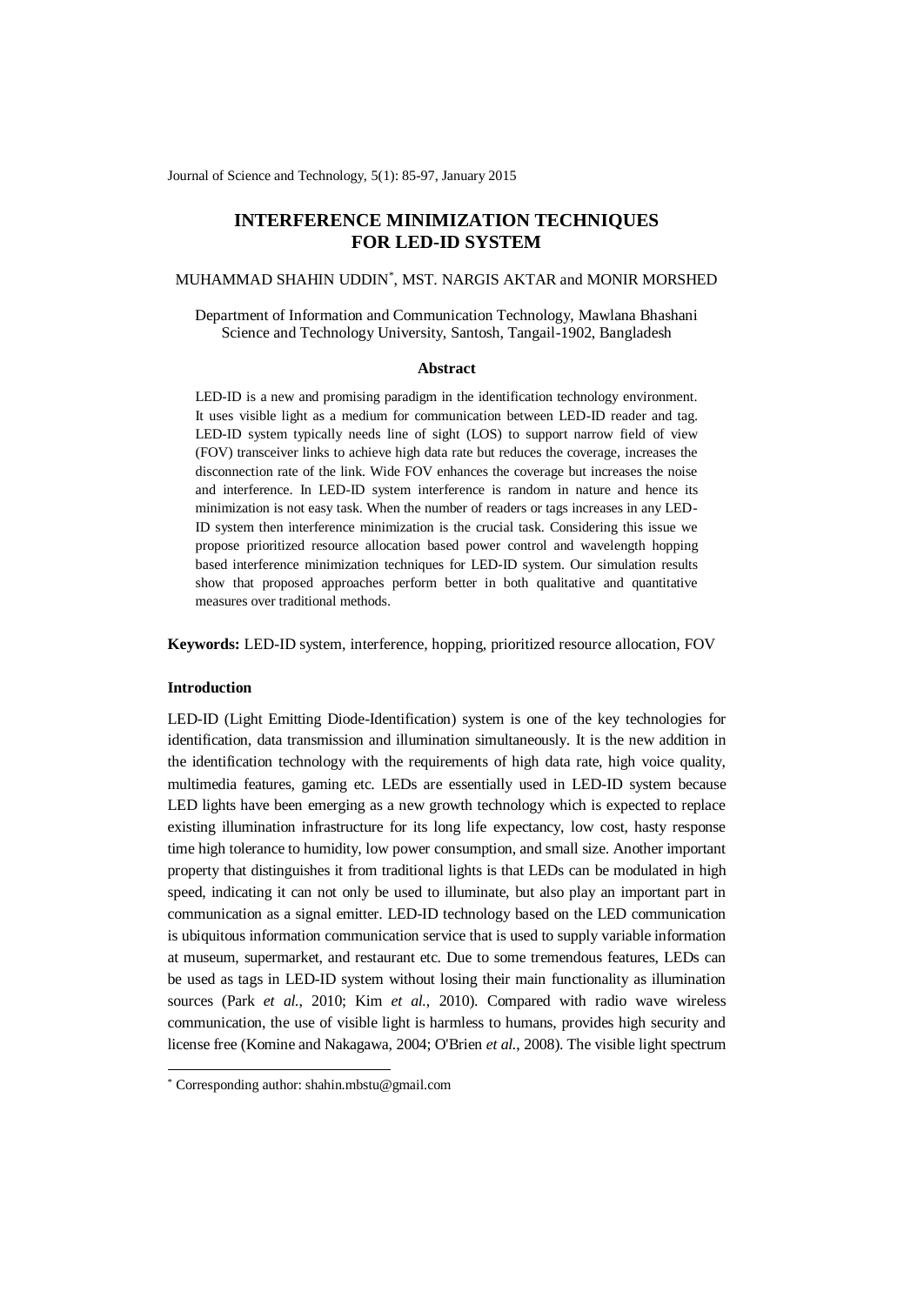extends from 380 to 780 nm in wavelength. The standard is capable of delivering data rates sufficient to support audio and video multimedia services. For high data transmission, coverage area of tag and reader should be essentially narrow but it increases the number of tags to cover the required service area. In this case we have to consider mobility of the visible link, compatibility with LED-ID infrastructures. Moving reader acquires interference signals from other readers and tags when it is connected to its parent tag. LED-ID system commonly classified according to two criteria, namely, degree of directionality of the transmitter and receiver and whether the link relies upon the existence of a line-ofsight (LOS) path between them. Directed links employ narrow field-of view (FOV) transceivers that must be aimed in order to establish a communication link, while non-LOS links employ wide FOV transceivers that alleviate the need for such positioning. LOS links rely upon a direct path between the transmitter and receiver for communication, whereas non-LOS links usually rely upon reflection of the light from the ceiling or some other diffusely reflecting surface. In general, LOS links minimize path loss and maximize power efficiency, and they can achieve higher transmission rates (Dominic *et al.*, 2008). However, they are less robust and less convenient to use. While suffering from lower transmission rates, non-LOS links increase robustness and ease of use, allowing high user mobility and the links to operate even when there are barriers between the LED-ID tag and reader. But LED-ID wireless communication channel suffers from much impairment such as shadowing, and interference due to the multiple readers and tags. Number of reader in a cell is totally random in nature. Therefore interference is random rather than deterministic in LED-ID system and hence we can minimize it at a certain level except to avoid it. Consequently it is not easy task to minimize the interference at a certain level because several parameters such as power of tag and reader, movement of the reader, link switching; shadowing, unexpected obstacles etc. are involved. Considering these issues we propose a prioritized resource allocation based power control method and wavelength hopping pattern for minimizing the interference in a LED-ID system.

#### **Materials and Methods**

Light Emitting Diode Identification (LED-ID) is a technology that uses communication via light waves to exchange voice/video/data among one tag (or reader) to one or more identified readers (or tags).



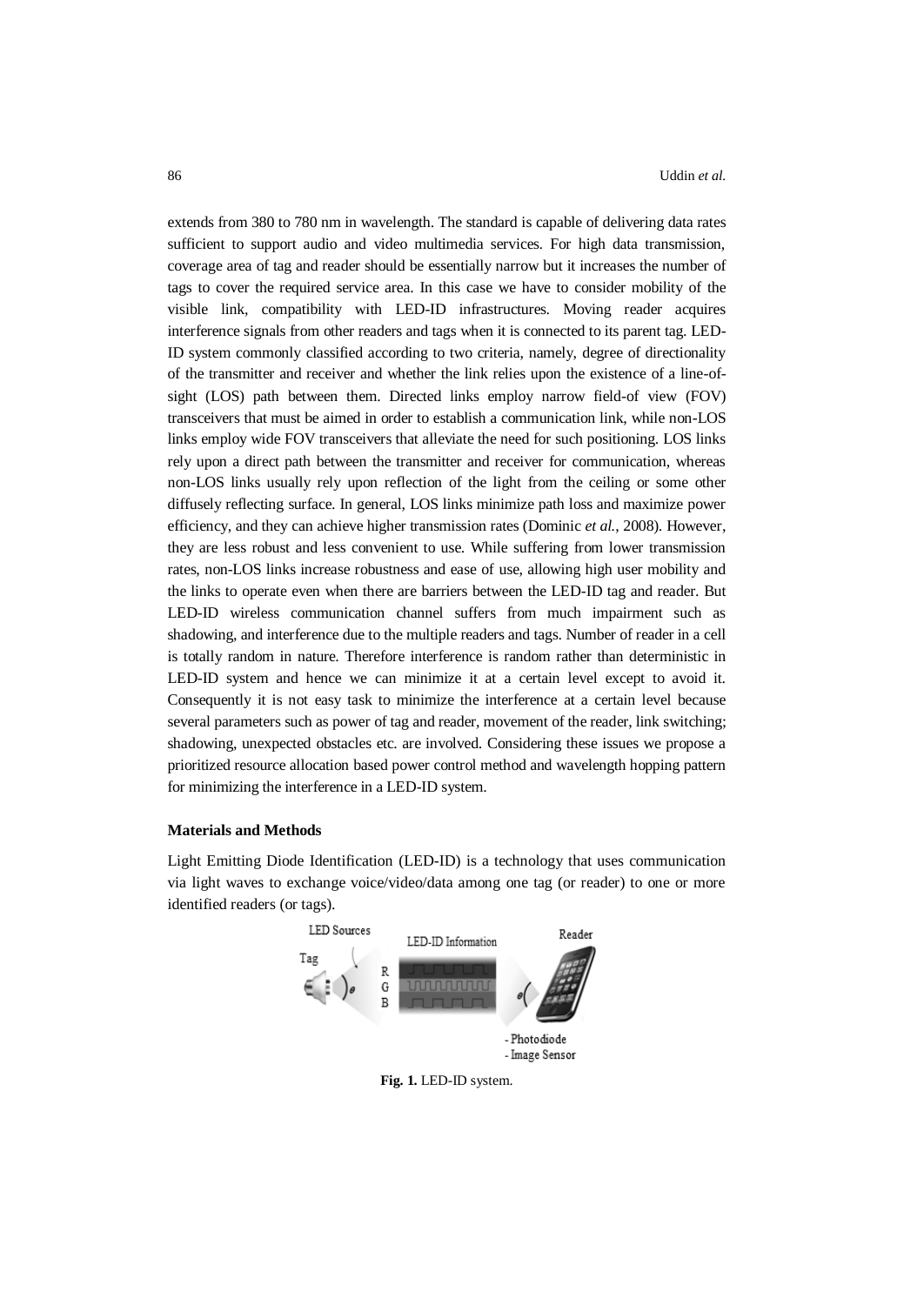Components of LED-ID: The main components of the LED-ID system are reader and tag. Each reader and tag of LED-ID has at least one LED and Rx module (PD/ image sensor etc.). The LED-ID tags are classified into active tag (ex. PD based) and semi-active tag (ex. image sensor based).

Service scenario of LED-ID: Museum, product expo, intelligent menu system (airplane, restaurant), advertisement, sign board, kiosk, indoor localization (LBS applications), inventory management system, car parking ,cleaning robot, guiding system for blind person, supermarket/department store, entertainment /movie/amusement park (Uddinet *et al*., 2011).

Characteristics of LED-ID: Low power consumption, harmless to human, green environment, high security, high speed read and write capability, no interference with RF, support QoS.

Wireless link model for LED-ID system: For a low cost LED-ID system, the most viable modulation is the intensity modulation (IM), in which the desired waveform is modulated onto the instantaneous power of the carrier. On the other hand, the most practical downconversion technique is the direct detection (DD), in which a photo-detector produces current proportional to the received instantaneous power (Li *et al*., 2007; Sugiyama *et al*., 2007; Elgala *et al*., 2010; Grubor *et al*., 2008). The average received optical power *P<sup>r</sup>* generally can then be determined by

$$
P_r = H_g(0)P_t \tag{1}
$$

Where,  $P_t$  is transmitted optical power and  $H_g(0) = \int_{-\infty}^{\infty} h(t) dt$  is the channel DC gain.

The received power  $P_r$  is determined by

$$
P_r = [H_{gL}(0) + \xi H_{gNL}(0)]P_t
$$
\n(2)

where dc gain  $H_{gL}(0)$  and  $H_{gNL}(0)$  for line of sight (LOS) and non-line of sight (NLOS) propagation respectively and

$$
\xi_{1}^{0} \qquad \qquad \text{LOS} \qquad \text{LOS} \qquad \text{(3)}
$$

The channel dc gain *HgL*(0) can be determined by (Li *et al.*, 2007; Stojmenovic, 2002)

$$
H_{gL}(0) = \begin{cases} \frac{(m+1)A}{2\pi D^2} \cos m(\varphi) T_s(\Psi) \cos(\Psi) 0 \le \Psi \le \Psi_c\\ 0 \qquad \qquad else where \end{cases}
$$
 (4)

where m is the order of Lambertian emission, A is the photo-detector area, D is the distance between transmitter and receiver,  $\varphi$  is the angle of irradiance,  $\psi$  is the angle of incidence,  $T_s(\psi)$  is the signal transmission coefficient of an optical filter,  $g(\psi)$  is the gain of an optical concentrator, and  $\psi_s$  is the receiver field-of-view (FOV).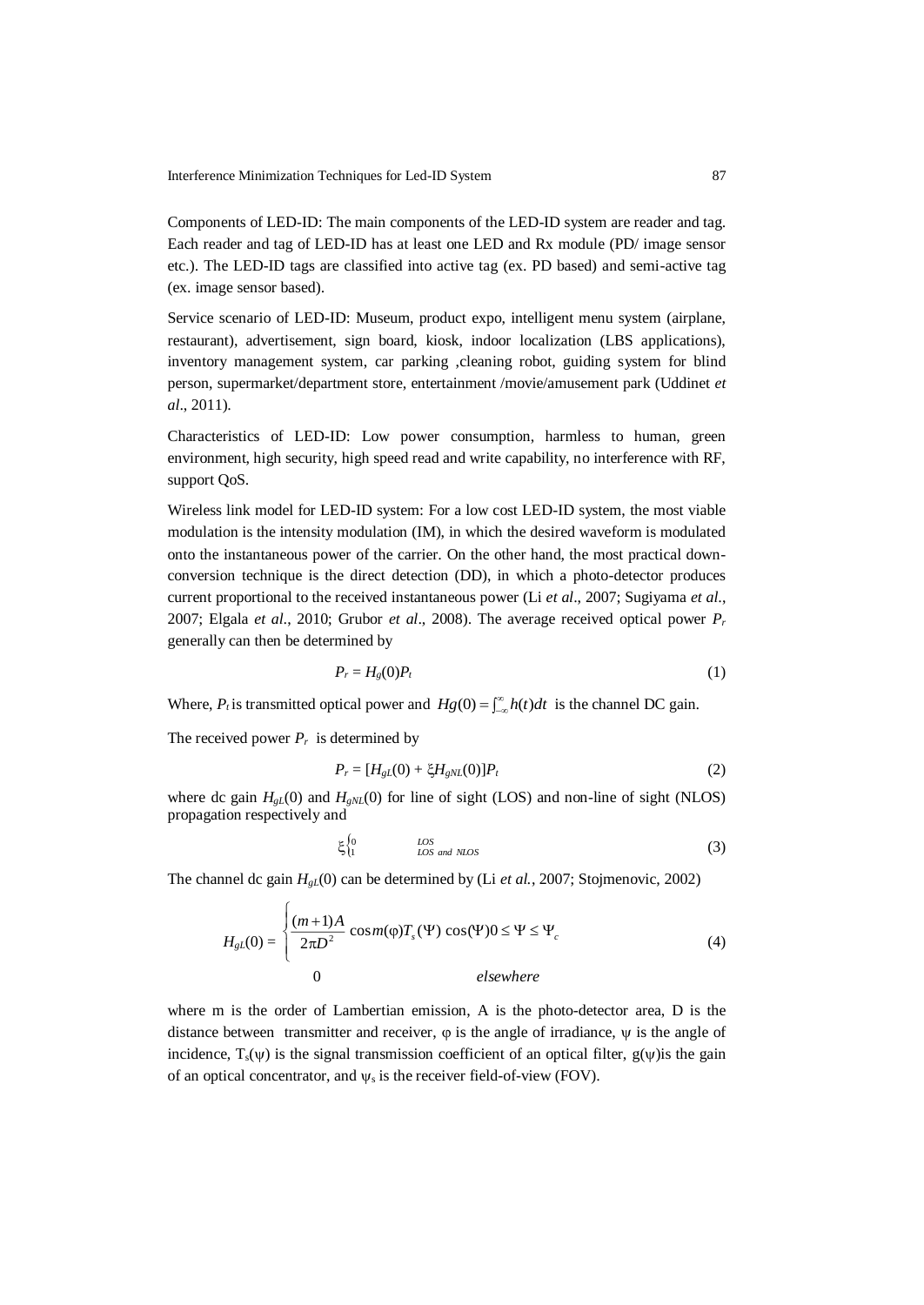The order of Lambertian emission m can be found from the equation,  $m =$  $ln(cos \alpha)$ ln 2 where  $\alpha$  is the transmitter beam angle. The gain can be determined from the following expression (O'Brien *et al*., 2008).

$$
g(\Psi) = \begin{cases} \frac{n2}{\sin 2\Psi c} & 0 \le \Psi \le \Psi c \\ 0 & \text{else where} \end{cases}
$$
 (5)

Where *n* denotes the internal refractive index of the optical concentrator.

The DC gain *HaNL* taking the J reflection is (Uddin *et al*., 2011)

$$
HgNL = \begin{cases} \frac{(m+1)A}{2\pi \prod_{j=1}^{J+1} D_j^2} dA \cos m(\varphi) T_s(\Psi) g(\Psi) \cos(\Psi) \times 0 \le \Psi \le \Psi_c\\ \frac{(m+1)A}{2\pi \prod_{j=1}^{J+1} D_j^2} dA \cos m(\varphi) T_s(\Psi) g(\Psi) \cos(\Psi) \times \prod_{j=1}^{\infty} \xi_j \cos(\alpha_j) \cos(\beta_j) 0 \le \Psi \le \Psi_c\\ 0 & \text{else where} \end{cases} \tag{6}
$$

Where  $D_i$  is the distance between transmitter and first reflective point, when  $j = 1$ ,  $D_i$  is the distance between  $(j - 1)$ <sup>th</sup> reflective point and j<sup>th</sup> reflective point when  $j = 2, 3, ..., J$ and  $D_j$  is the distance between j<sup>th</sup> reflective point and receiver when  $j = j + 1$ .  $\xi_j$  is the jth reflectance factor. dA is reflective area of small region,  $\alpha$  is the angle of irradiance to the receiver,  $\beta$  is the angle of incidence to the receiver.

Outage probability: In LED-ID system visible light is used as a transmission medium. Outage probability depend upon several parameters such as wavelength of transmission medium, field of view (FOV) of the reader and tag, number of readers (NoR) and tags (NoT) within the cell. As we mentioned before photo-detectors is used in each tag and reader. Photo sensitivity characteristics of photo-detectors depend on wavelength of the transmission medium. Due to this dependency on wavelength the performance is not same when receive signal using multi-color of channels in LED-ID system. One color of channel has less outage probability than other even though the radiometric received powers are equal on each color channel. Received signal depend on FOV of the reader and tag. Outage probability also depends upon the number of readers and tags in a cell and neighboring cell. Generally multiple tags is are used in a LED-ID system to cover the whole area. Reader in LED-ID system with multi tags, experiences interference from neighboring tags and readers. Wavelength hopping method reduces the outage probability considerably and improves the performance of the LED-ID system.

The outage probability of a LED-ID system is the probability that the instantaneous signal to interference and noise ratio (SINR) falls below a specified threshold  $\beta_{th}$  and denoted as (Uddin *et al*., 2011)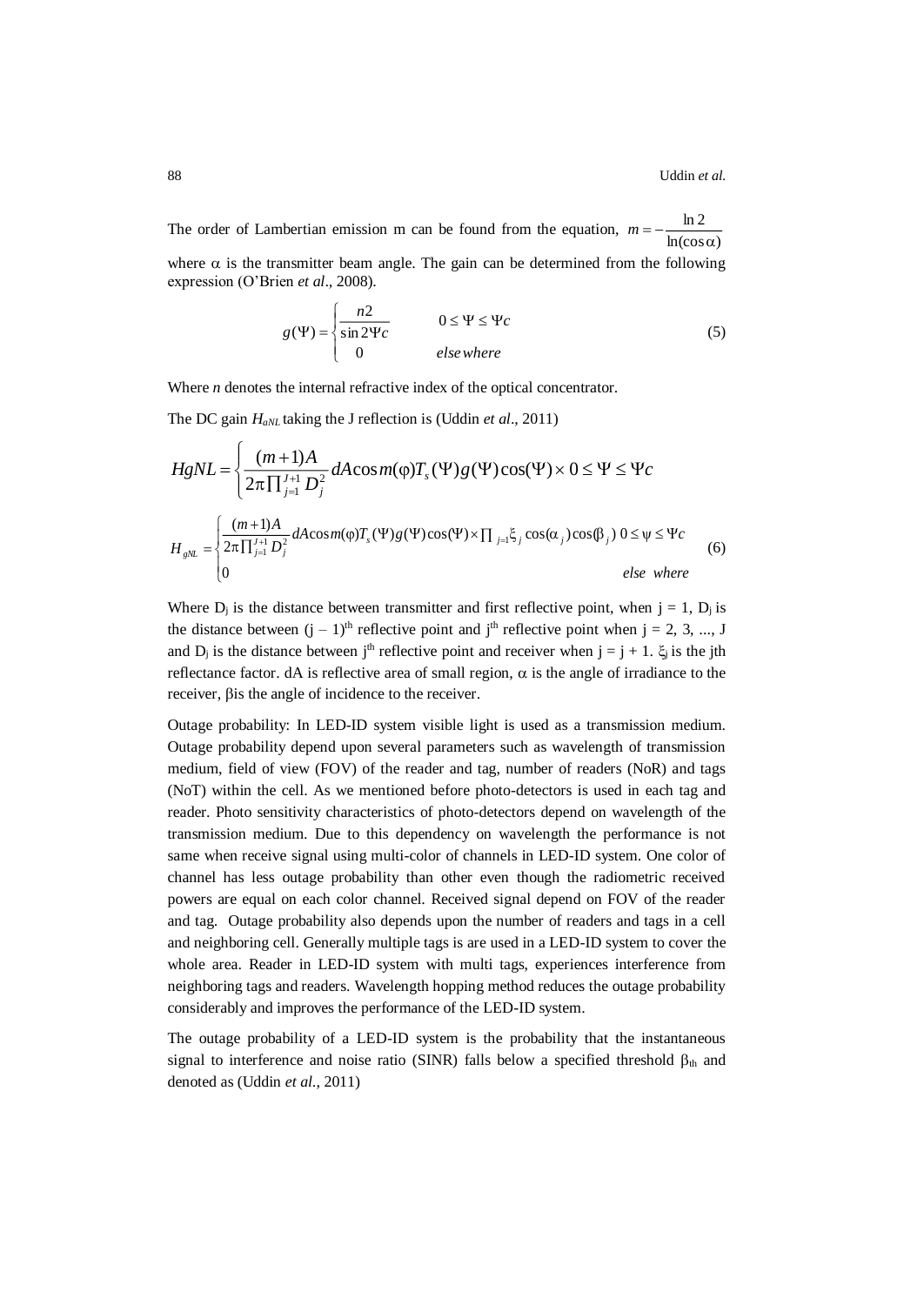Interference Minimization Techniques for Led-ID System 89

$$
P_{out} = P_{rec} (SINR < \beta_{th})
$$
  
= 
$$
P_{rec} \left( \frac{\eta^2 R^2}{\sigma_I^2 + \sigma_N^2} < \beta_{th} \right)
$$
  
= 
$$
P_{rec} \left( R2 < \frac{\sigma_I^2 + \sigma_N^2}{\eta^2} \beta_{th} \right)
$$
 (7)

where  $Y = f\{\lambda \in (\lambda_R, \lambda_G, \lambda_B), FOV, NoR, NoT\}$  is a random variable of desired signal. In this case only three red (R), green (G) and blue (B) colors of channels are considered (Uddin *et al.*, 2011).

 $P_{out}(\lambda_x, FOV, NoR, NoT)$ 

$$
= \int_0^{\frac{\sigma_f^2 + \sigma_M^2}{n^2} \beta_{th}} \frac{1}{(\lambda x)} e - Y^2 (FOV) e - \left( \frac{2}{NoR + \epsilon} \right) e - \left( \frac{\sqrt{2R}}{NoT + \epsilon} \right) dY \tag{8}
$$

Where R is the radius of the tag's coverage and  $\eta$  is the sensitivity of the photo detector.

## **Interference minimization techniques**

Prioritized resource allocation based power control

LED-ID system is suitable for indoor application rather than outdoor. Here we consider an indoor LED-ID system's tags arrangement as shown in Fig. 2.



**Fig. 2.** Indoor LED-ID tag arrangements.

Although the real LED-ID tags arrangement in indoor application (Louvros *et al.*, 2014) is shown in Fig. 2 but for the purpose of analysis and simulation we consider four tags in a room in LED-ID system is shown in Fig. 3. Also assume that these four tags cover the whole area of the room where each tag has own coverage area. We can divide the whole area into several small areas covered by one, two three or four tags. For further analysis we can explain this system statistically considering some events. Possible random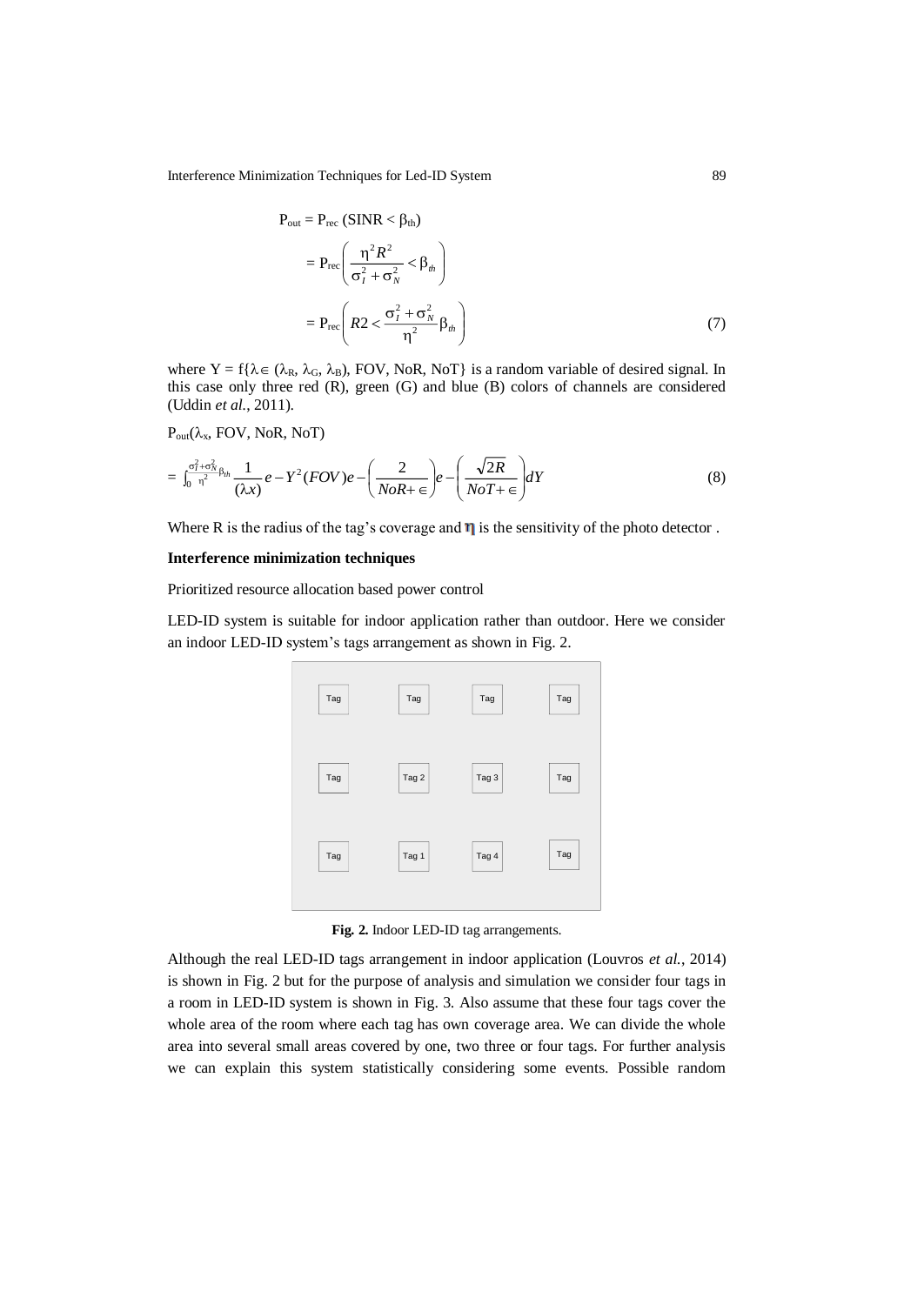experiment consists of checking the system to see how many tags are currently connected to reader. Each tag is in one of two states: available (labeled 1) and not available (labeled 0). An outcome of the experiment (a point in the sample space) can be denoted by 4 bits (0's and 1's). A 1 in position  $\vec{l}$  of the 4 bits outcome indicates that tag  $\vec{l}$  is available and a 0 indicates that it is not. The sample space S has  $2^4 = 16$  sample points is shown in the Table 1.



**Fig. 3.** Indoor tags arrangement of LED-ID system.

| Sample points  | $T_4T_3T_2T_1$ | Sample points   | $T_4T_3T_2T_1$ |
|----------------|----------------|-----------------|----------------|
| S <sub>0</sub> | 0000           | S8              | 1000           |
| S <sub>1</sub> | 0001           | <b>S</b> 9      | 1001           |
| S <sub>2</sub> | 0010           | $S_{10}$        | 1010           |
| S <sub>3</sub> | 0011           | S <sub>11</sub> | 1011           |
| S <sub>4</sub> | 0100           | S <sub>12</sub> | 1100           |
| S <sub>5</sub> | 0101           | S <sub>13</sub> | 1101           |
| S <sub>6</sub> | 0110           | S <sub>14</sub> | 1110           |
| $S_7$          | 0111           | S <sub>15</sub> | 1111           |

**Table 1. Sample space**

Figs. 4 and 5 shows the probability density function and cumulative distribution function respectively based on the circular cell configurations of the system is shown in Fig. 3. Here the probability density function shows probability of the coverage areas are overlapped by the tags x.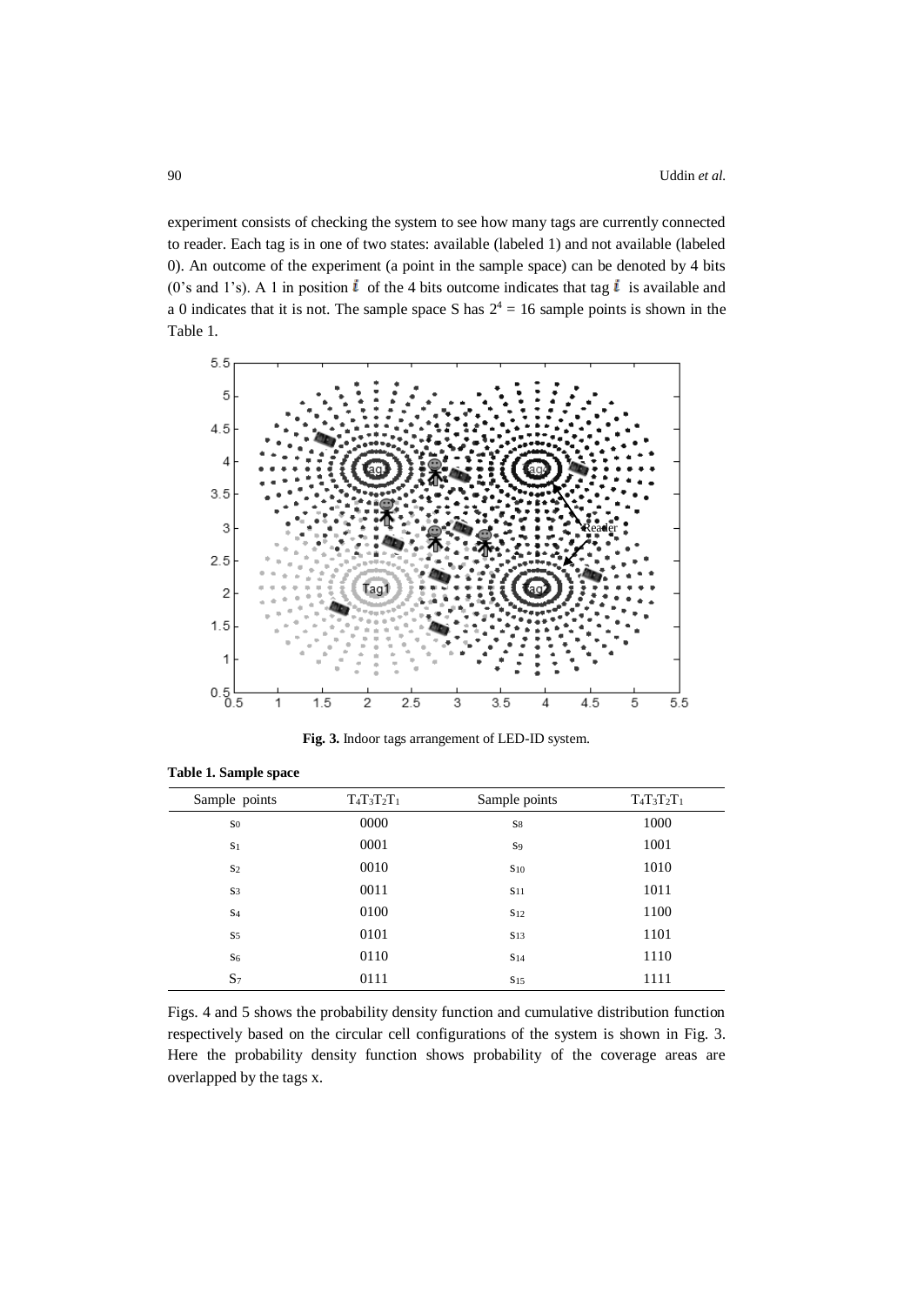

**Fig. 4.** Probability density functions (pdf).



**Fig. 5.** Cumulative distribution functions (cdf).

In LED-ID system, as described before, each tag has the short range of coverage and hence need several tags to cover the whole area in a room. Communication link between tag and reader is not only line of sight (LOS) but also non line of sight (NLOS). NLOS means signal comes from tag to reader by passing different paths (Kumar *et al.*, 2008). Even though one reader connected to the one tag but it can receive signals from neighbor tags as well. Signals from neighbor tags are the interference for the reader when it is connected to the current tag. In this section, we explain the prioritized resource allocation based power control method for interference minimization for LED-ID system (Kahn and Barry, 1997). The total procedure is summarized as a block diagram in Fig. 6.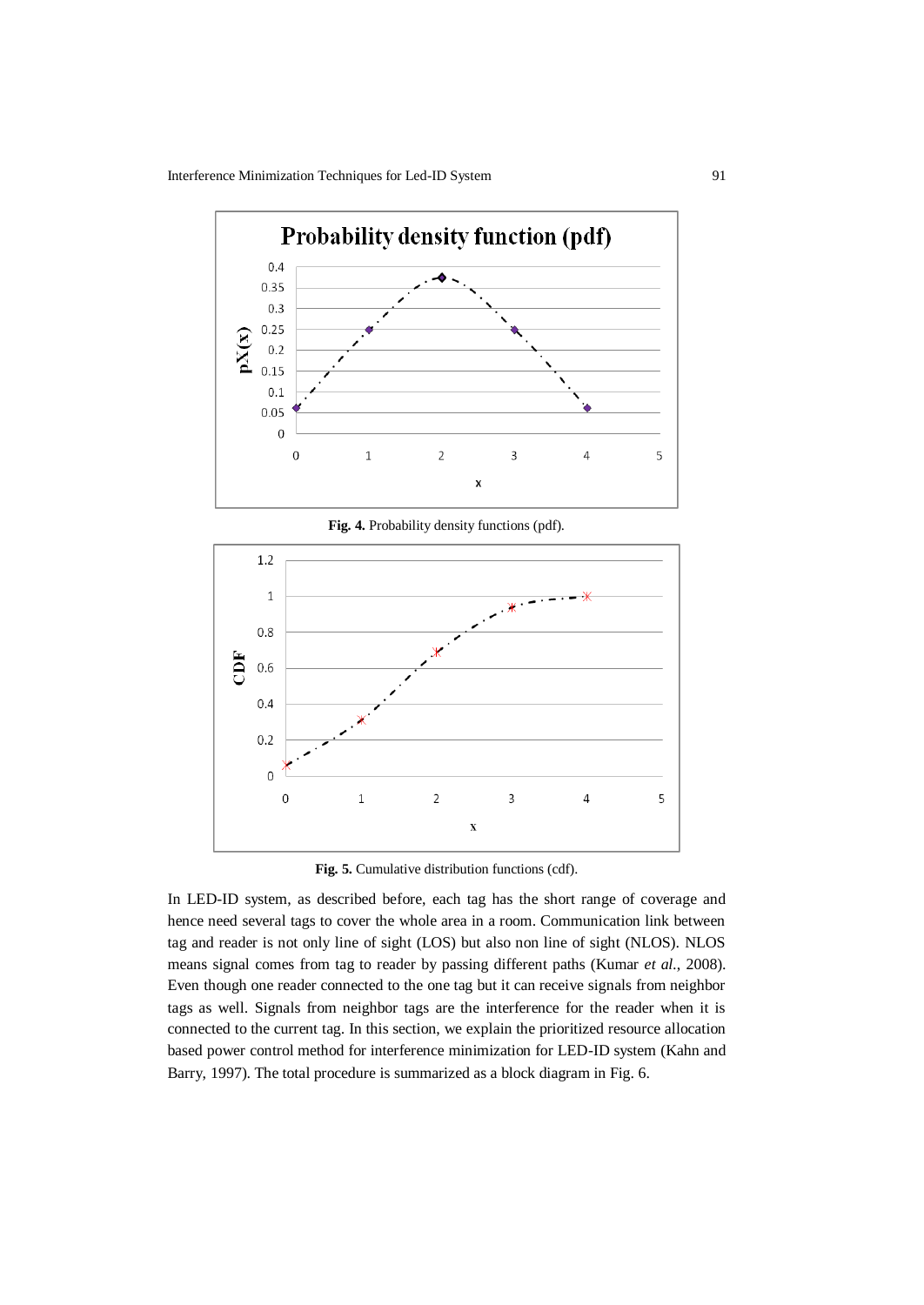

**Fig. 6.** Block diagram of prioritized resource allocation based power control method.

We consider in each time slot one or more reader tries to make link with tag. We can also consider the reader received signals from neighboring tags when it is connected to current tag. Proposed system can predict the real time user and interference pattern in the LED-ID system. Based on the interference and user activity, the power of tag and reader is controlled considering a target signal to interference ratio (SIR). Reader's received power is randomly varying with the interferences due to the neighboring tags and readers. Maintaining minimum SIR is essential for continuing connected link. We consider randomly varying received signal power is Gaussian distributed about its average value. Consider the target SIR,  $T_{\text{SIR}}$  for acceptable received power at a reader is W<sub>0</sub>. The probability of the received signal power is equal or above the power at target SIR value is given by the following equation (Stojmenovic, 2002):

$$
P[P_{rec} \ge P_{T_{SIR}}] = \frac{1}{\sqrt{2\pi\sigma}} \int_{P_{T_{SIR}}}^{\infty} \left(\frac{P_{rec} - P_{avg}}{\sqrt{2\sigma}}\right)^2 d\,Pr\,ec\tag{9}
$$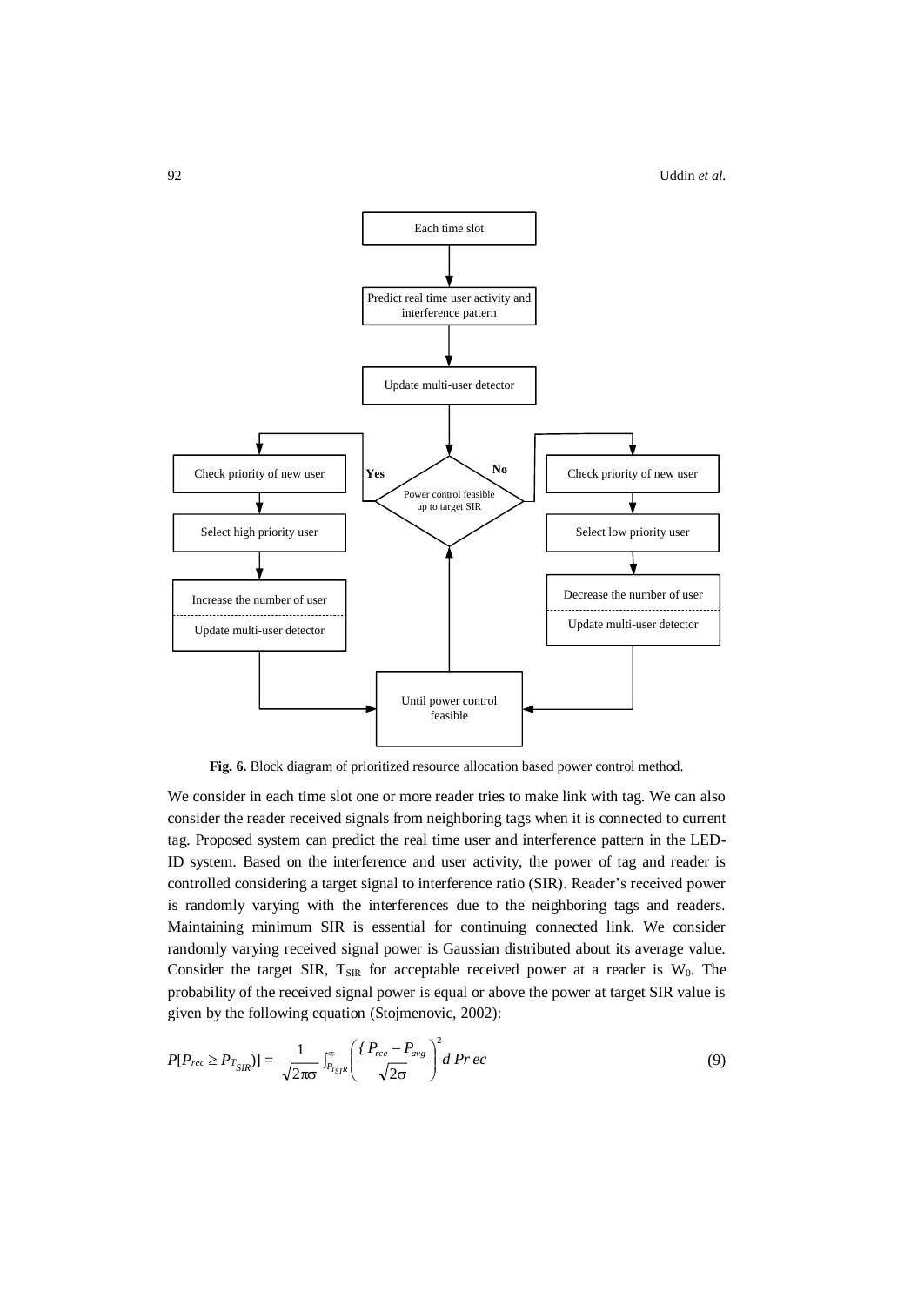where  $P_{\text{rec}}$  is a randomly varying received signal power,  $P_{\text{avg}}$  is the average received power, P<sub>TSIR</sub> is the power at target SIR for acceptable received signal power of the reader and  $\sigma^2$  is the variance. Within the target SIR new reader is added based on the priority of that reader and update the multi-reader detector. If the SIR condition is failed then low priority user lose his connection and update the multi user detector. Here we consider three class of reader such as low, medium and high priority reader. Blocking probability of each class of reader is defined as (Stojmenovic, 2002; Chowdhury *et al.*, 2014).

$$
B_{HP} = \frac{\lambda_S^C \lambda_2^C \lambda_1^{C_2} \lambda_1^{C_1 - C_2}}{\mu C'} P_0
$$
\n(10)

$$
B_{MP} = \left[ \sum_{k=C_2}^{C} \frac{\lambda_3^{C_1} \lambda_2^{k-C_1}}{\mu^k k!} + \frac{\lambda_3^{C_1} \lambda_2^{C_2-C_1} \lambda_1^{C-C_2}}{\mu C!} \right] P_0
$$
 (11)

$$
B_{LP} = \left[ \sum_{k=C_2}^{C} \frac{\lambda_3^k}{\mu^k k!} + \sum_{k=C_2}^{C} \frac{\lambda_3^C \lambda_3^C \lambda_2^{k-C_1}}{\mu^k k!} + \frac{\lambda_3^C \lambda_2^{C_2-C_1} \lambda_1^{C-C_2}}{\mu C!} \right] P_0
$$
 (12)

Where,

$$
B_0 = \left[ \sum_{k=0}^{C_2} \frac{\lambda_3^k}{\mu^k k!} + \sum_{k=C_2+1}^{C_2} \frac{\lambda_3^{C_1} \lambda_2^{k-C_1}}{\mu^k k!} + \sum_{k=C_2+1}^{C_2} \frac{\lambda_3^{C_1} \lambda_2^{C_2-C_1} \lambda_1^{k-C_2}}{\mu C!} \right]^{-1}
$$

 $B_{HP}$ ,  $B_{MP}$ ,  $B_{LP}$  are the high, medium, low priority reader; C is the total number of possible link;  $C_1$ ,  $C_2$  and  $C_3$  are maximum available link for low, medium and high priority reader;  $\lambda_{\text{LP}}$ ,  $\lambda_{\text{MP}}$ ,  $\lambda_{\text{HP}}$  are requested link mean rate for low, medium and high priority reader;  $\lambda_3 =$  $\lambda_{\text{LP}} + \lambda_{\text{MP}} + \lambda_{\text{HP}}$ ,  $\lambda_2 = \lambda_{\text{MP}} + \lambda_{\text{HP}}$ ,  $\lambda_1 = \lambda_{\text{HP}}$ ;  $\mu$  is the link holding time mean rate. In this paper we consider both of above probability for getting high probability of link consistence (PLC) so that maximum number of reader can be accommodated in the system with tolerable interference.

### *Wavelength hopping*

If interference is being experienced from adjacent tags then hopping can be used to mitigate it. When the LED-ID system uses the same time slot between the adjacent tag with multiple channel communication, and when multiple wavelength are supported by the physical layer (PHY), wavelength hopping can be used. In order to avoid interference and increase system capacity, pre-assigned hopping patterns should be adopted in LED-ID system.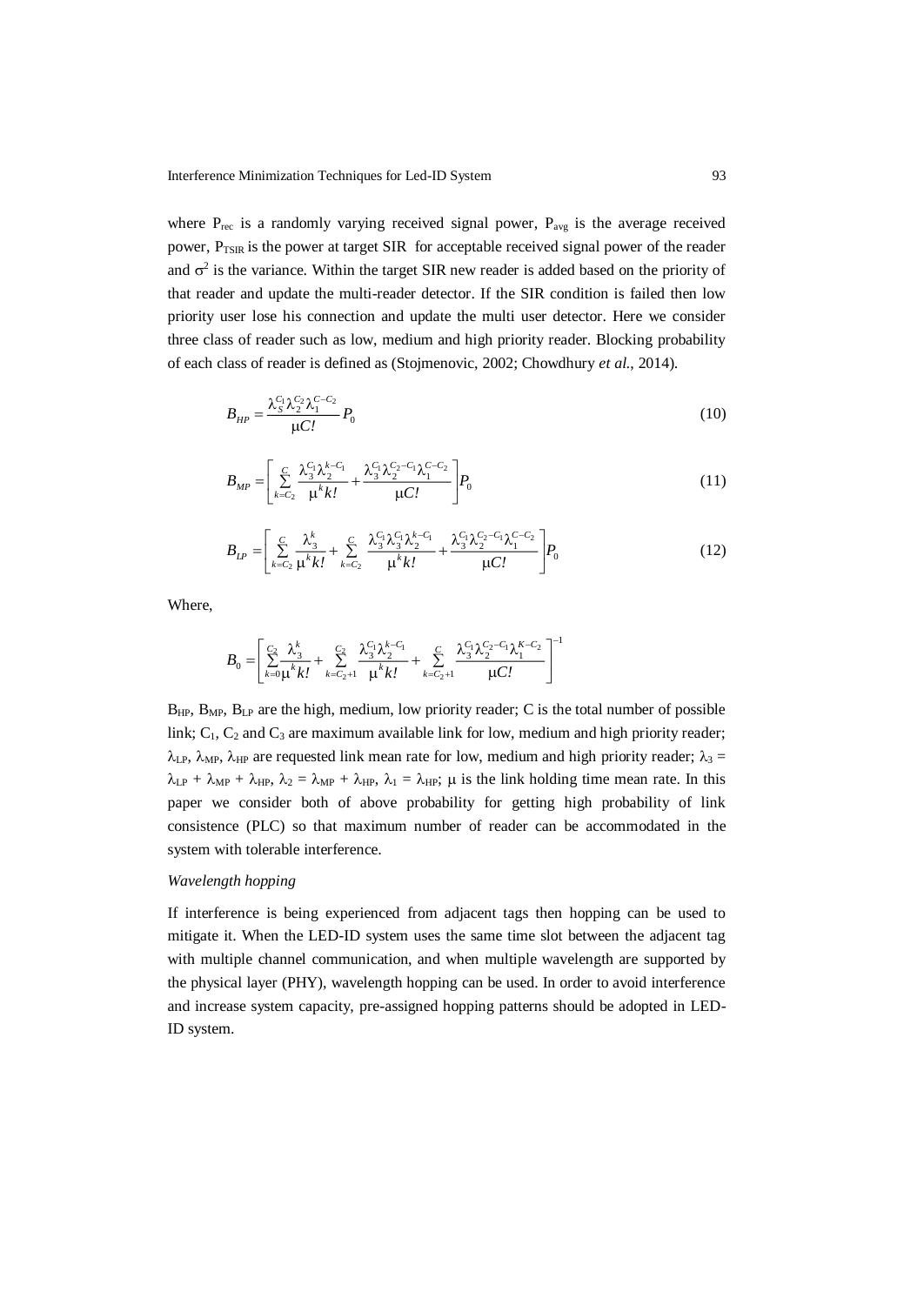

**Fig. 7.** Wavelength hopping for LED-ID system.

The hopping pattern should be assigned to the reader and then the reader should operate and hop based on the assigned hopping pattern. The hopping patterns structured so as not to change the visual perception of the light. For example, the patterns could hop between RGB in the proper time averaged portion so as to appear white (Elgala *et al.*, 2009). Hopping pattern is shown in Fig. 7 where it is assumed that red, green and blue are available at the tags. In LED-ID system hopping pattern application in the adjacent cell operates red (R) in first time slot, blue (B) in second time slot, green (G) in third time slot for tag 1 but tag 2 is operating at blue (B) in first time slot, green (G) in the second time slot and then red (R) in the time slot three. This mechanism can avoid interference between tags. Also the hopping pattern application does not limit one time slot. A hopping pattern across time slots is well. Also one hopping pattern or multiple hopping patterns can be assigned to one reader.

#### **Results and Discussions**

The Fig. 8 shows the probability of link consistence (PLC) versus the normalized interference level experience by the reader. Normalized interference level 0 means no interference i.e. very high SIR and 10 means the very high interference in the system.



**Fig. 8.** Probability of link consistency of LED-ID system.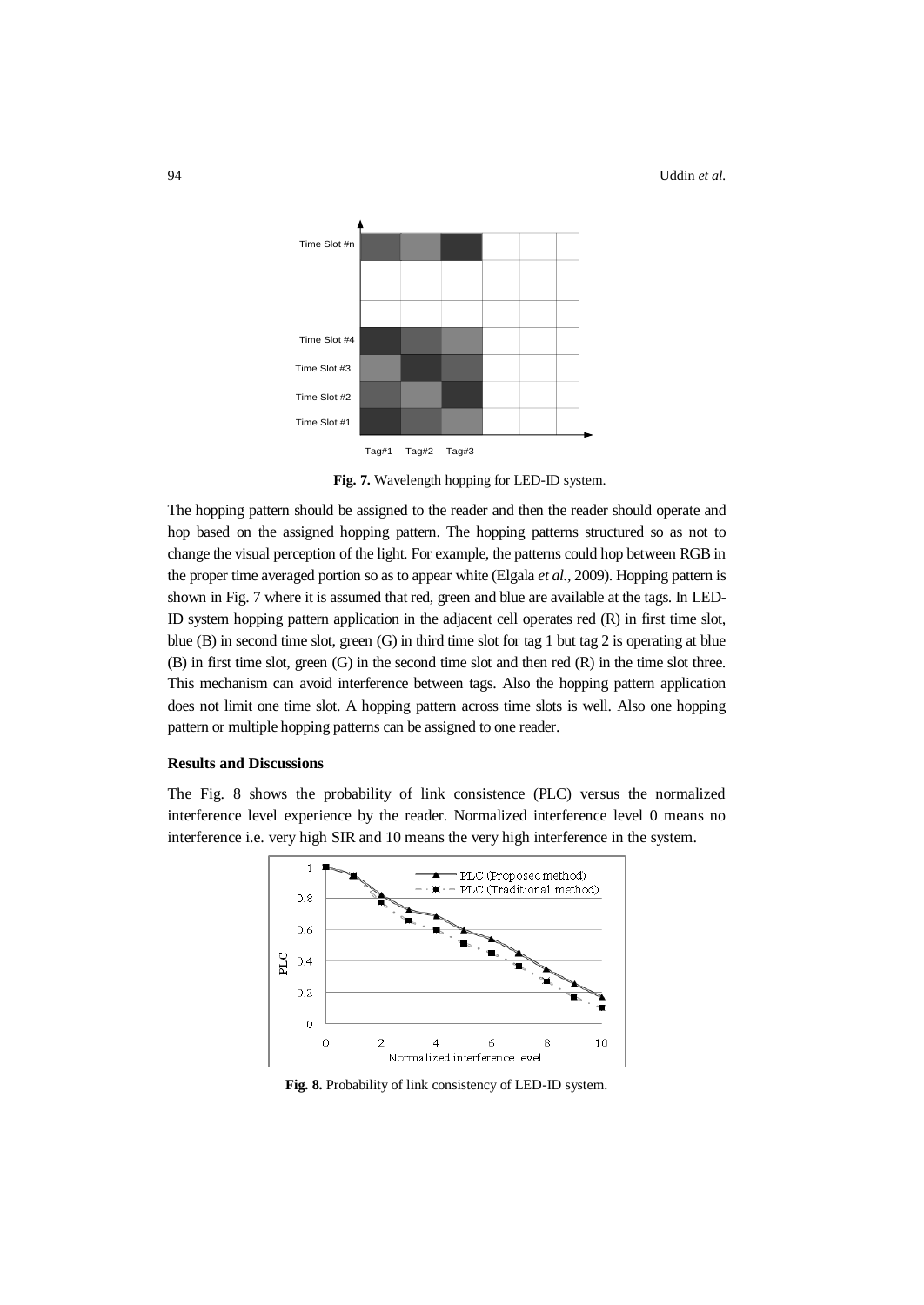Prioritized resource allocation based power control method gives better link consistence than traditional method is shown in Fig. 8 considering the four tags in a room and fixed FOV of tags and readers. When the interference level is higher due to excessive readers or tags or both, then the PLC reduced drastically. Prioritized resource allocation based power control method gives the considerable improvement.



**Fig. 9.** Outage probability vs. FOV.

The Fig. 9 shows outage probability of link with and without hopping versus FOV. Outage probability increases when the FOV is increased because of receiving more interference due to wider FOV. Proposed hopping method gives the lower outage probability for the whole range of FOV than the traditional one is shown in Fig. 9.



**Fig. 10.** Outage probability vs. number of readers.

The Fig. 10 shows the comparison between outage probability and the number of reader. If one reader connects to the tag then it experiences more interference when number of reader increases in the system and hence system gives more outage.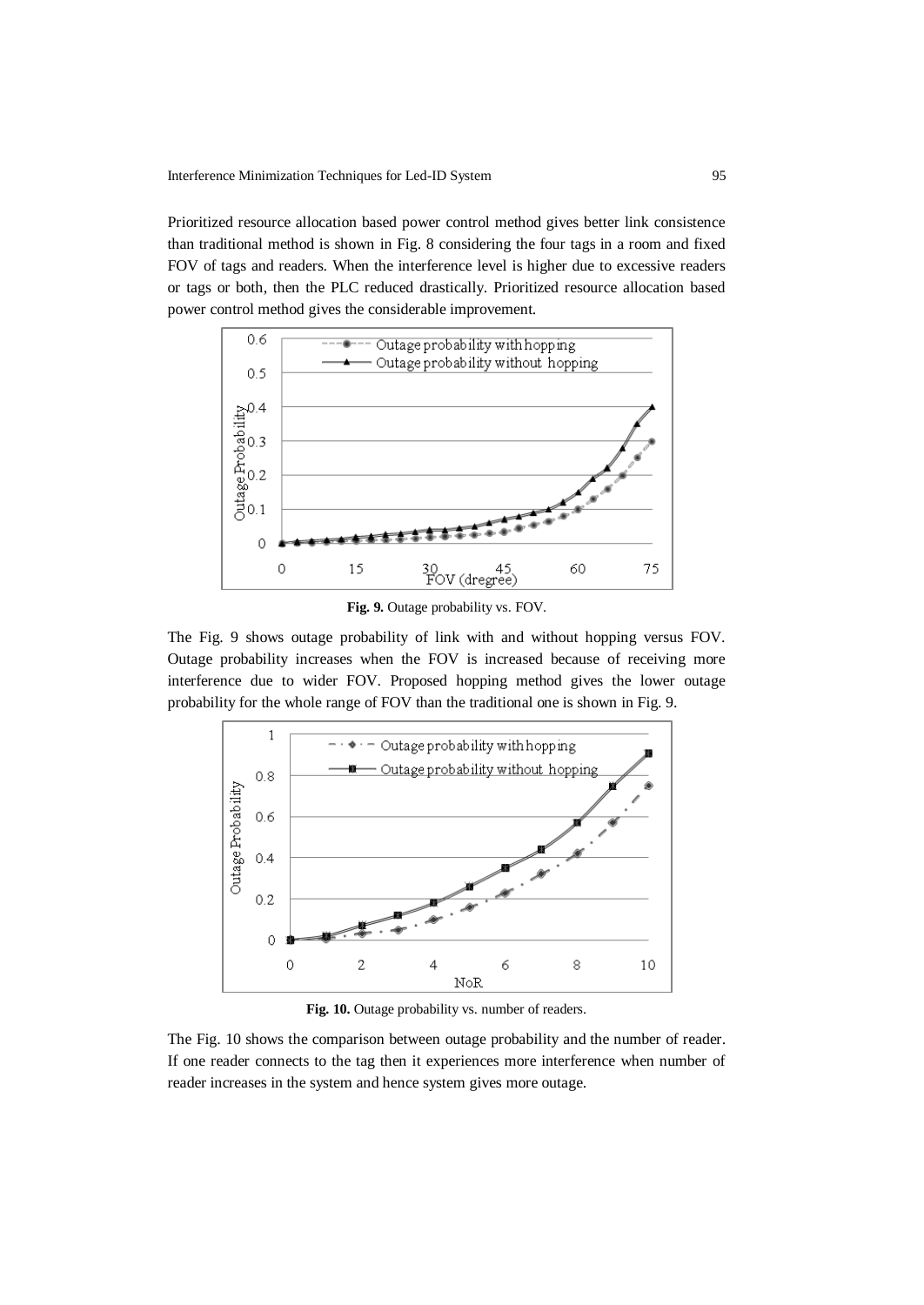

Fig. 11. Outage probability vs. number of tags.

The Fig. 11 shows the comparison between outage probability and the number of tags. Even though reader experiences more interference if the number of tags increases in a LED-ID system but more tags in the system make the coverage strong and reduce the outage probability.

|  |  |  | Table 2. Results comparison |
|--|--|--|-----------------------------|
|--|--|--|-----------------------------|

| Figs. | Figure name                              | Measuring point      | Improvement $(\%)$ |
|-------|------------------------------------------|----------------------|--------------------|
| 8     | PLC vs. Normalized Interference level    | Interference level 4 | 16.67              |
| 9     | Outage probability vs. FOV               | FOV 30 degree        | 19.7               |
| 10    | Outage probability vs. number of readers | Number of reader 4   | 25.3               |
| 11    | Outage probability vs. number of tags    | Number of tag 4      | 20.3               |

### **Conclusion**

In this paper we have shown the interference minimization techniques for LED-ID system. Reader in a LED-ID system experiences interference due to neighbor reader in the same cell or neighbor cell and tag of that cell. FOV is also the important issue in LED-ID system. Narrow FOV reduce the interference but reduce the coverage as well and consequently, increase the disconnection rate of the link. In this paper we propose prioritized resource allocation based power control method and wavelength hopping method for interference minimization. Simulations results show that proposed method reduce the interference of LED-ID and enhance the performance.

## **References**

- Chowdhury, M.Z., M.S. Uddin and Y. Jang, (2014). Dynamic Channel Allocation for Class-Based QoS Provisioning and Call Admission in Visible Light Communication. *[Arabian Journal for](http://link.springer.com/journal/13369)  [Science and Engineering,](http://link.springer.com/journal/13369)* **39**(2): 1007-1016.
- Elgala, H., M. Raed and H. Haas, (2009). Indoor Broadcasting via White LEDs and OFDM. *IEEE Transactions on Consumer Electronics*, **55**(3): 1127-1134.